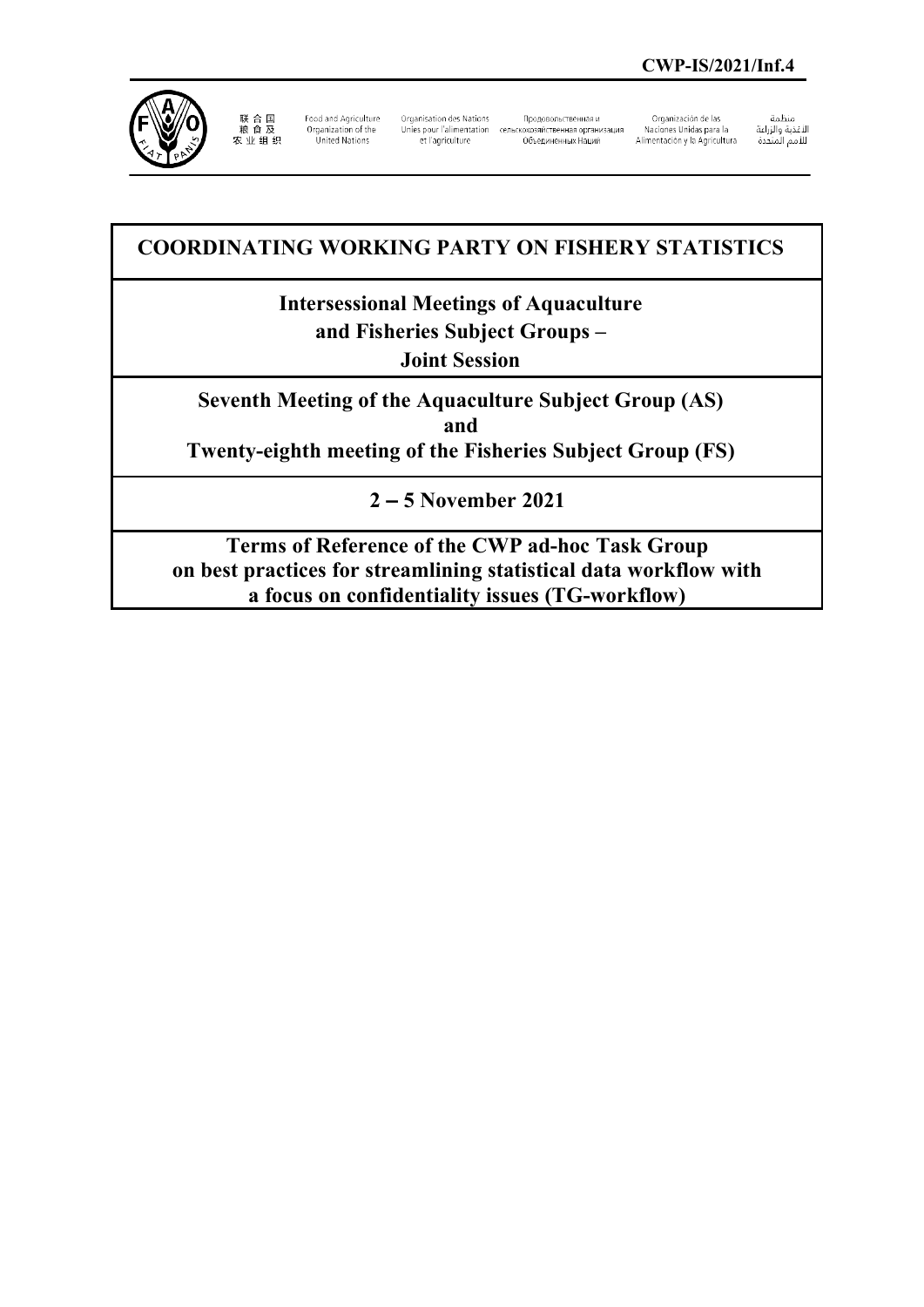# **CWP ad-hoc Task Group on best practices for streamlining statistical data workflow with a focus on confidentiality issues (TG-workflow)**

# **Terms of Reference Version 1.0**

### **1. Background/Context**

In response to SDG goals including SDG 14: Life below water, FAO is developing initiatives which promote good governance, participatory decision-making processes and best practices in fisheries. These initiatives include improving the quality and utility of capture fishery data such as streamlining of arrangements for improving consistency, reducing discrepancies among published global and regional datasets and reducing the reporting burden for countries (e.g. FAO, 2018). This work builds on previous arrangements such as the use of the  $STATLANT<sup>1</sup>$  $STATLANT<sup>1</sup>$  $STATLANT<sup>1</sup>$  standardized questionnaires (since the 1970s) and formal agreements between FAO and other CWP parties such as EUROSTAT (since the 1980s), tuna RFMOs (since the late 1990s) and the Southeast Asian Fisheries Development Center (SEAFDEC) (since 2007). FAO is seeking to establish similar agreements with other institutions such as the Organisation for Economic Co-operation and Development (OECD) (for employment and fleet data) and other RFBs such as the Regional Fisheries Committee for the Gulf of Guinea (COREP), Fishery Committee for the West Central Gulf of Guinea (FCWC), Regional Commission for Fisheries (RECOFI) and the Western Central Atlantic Fishery Commission (WECAFC). While the work is initially focused on capture fishery data, many of the issues and solutions discussed also apply to aquaculture data (e.g. data quality, data processing, capacity building, policy needs).

These FAO initiatives were presented at the 26<sup>th</sup> session of the CWP (FAO, 2019). CWP-26 noted that these initiatives focus on best practices and guidelines which aim to minimize discrepancies and replications in statistical data and reduce the overall data reporting burden on member countries. Such initiatives may also lead to new or improved data sharing agreements among CWP parties or between member countries and CWP parties. CWP identified various actions which, if implemented, may assist in further streamlining the reporting mechanisms and workflow for capture fishery and aquaculture statistics. These actions include:

- Aligning annual data calls and reporting calendars in order to facilitate data sharing
- Implementing consistent statistical concepts, standards and definitions
- Developing mainstream data provisions which can serve multiple reporting requirements of member countries
- Improving accessibility of data through the use of harmonized and accessible formats
- Identifying and resolving data gaps and discrepancies through collaborative analysis
- Improving transparency through systematic processing and documentation of data sources.

<span id="page-1-0"></span><sup>&</sup>lt;sup>1</sup> STATLANT system of questionnaires is a long-standing standardized statistical inquiry developed by the CWP for the submission of national catch and effort data to international organizations by national statistical offices (http://www.fao.org/cwp-on-fishery-statistics/handbook/introduction/data-collection-systems/en/).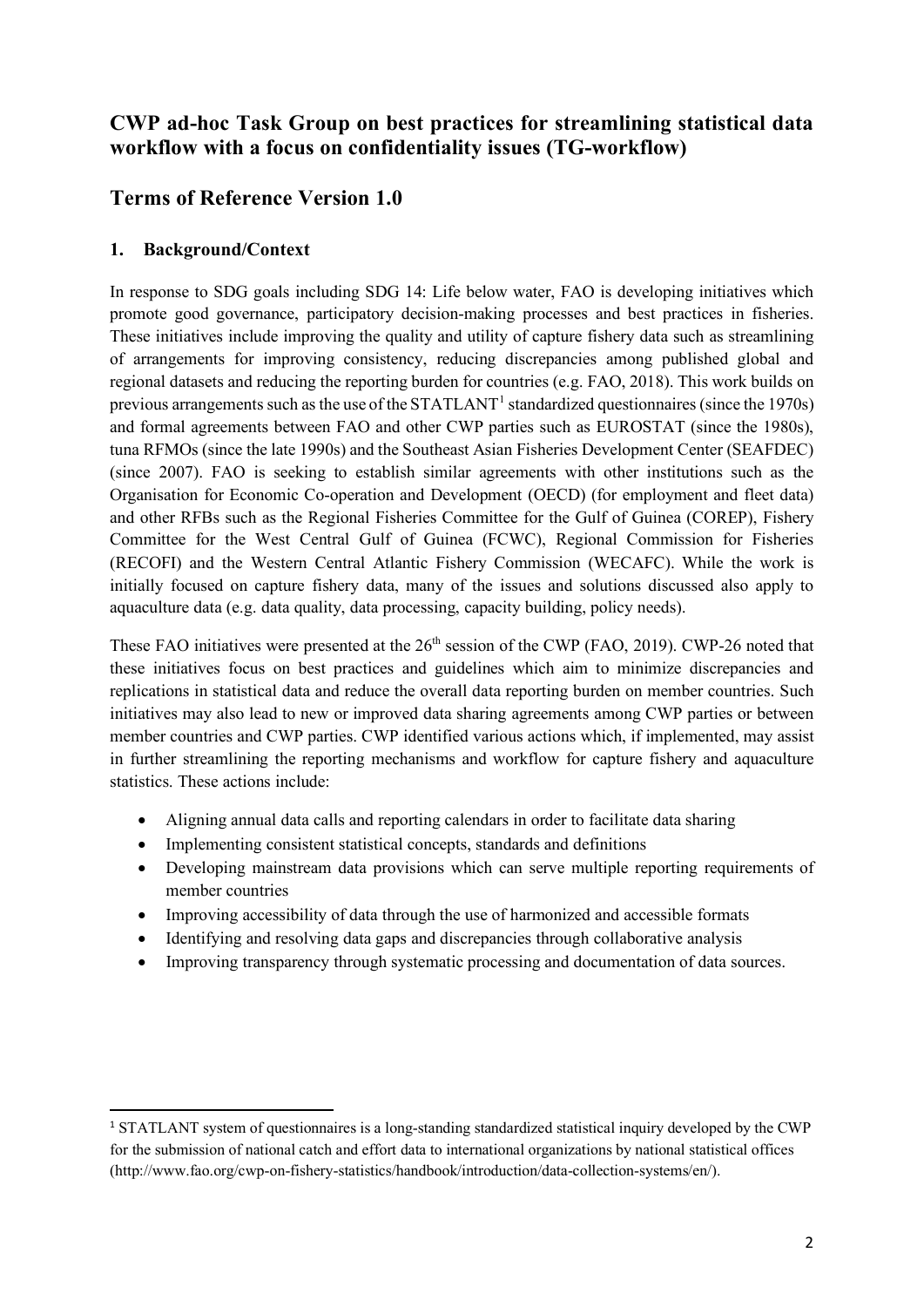These actions may be communicated and developed, *inter alia*, through the establishment of focal points within CWP parties. CWP also agreed that the reporting of national statistics may be further streamlined by:

- Improving collaboration and exchange of data among CWP parties through the use of CWP and other international standard classifications as promoted through the CWP standard for reference harmonization
- Developing comprehensive and accessible data validation, metadata and documentation
- Providing data users with timely and transparent information on data validation rules, metadata and associated documentation
- Encouraging parties to identify and share statistical data and reporting issues such as interpretation and application of standard concepts
- Developing and using comprehensive and accessible Data Collection Reference Frameworks
- Using joint questionnaires, where possible, to reduce the number of different focal points and thus reduce the reporting burden for the national statistical offices
- Developing and implementing FAIR data principles for making data findable, accessible, interoperable and reusable.

CWP recognized that the alignment of annual data calls and calendars may potentially result in a synchronous submission of large amounts of data that may result in pressure points within organizations and thus may not necessarily improve specific workflows.

CWP also discussed data confidentiality issues which may hamper the dissemination and exchange of statistical data among CWP parties, e.g. between FAO and EUROSTAT regarding aquaculture statistics where some data (e.g. production by species and FAO area) from EU member countries cannot be published because the aggregated data represent less than three enterprises. In capture fisheries, a specific example is the reporting of gridded (5 x 5 degree) catch and effort statistics in the FAO Atlas of Tuna and Billfish Catches. In some grids, aggregated data (e.g. by flag, gear and month) may represent less than three fishing vessels and may not be able to be released by an RFMO due to its data confidentiality rules.

In general, statistical data confidentiality requirements seek to protect individual identities including, *inter alia*, aquaculture producers. Statistical data confidentiality requirements differ from those of the General Data Protection Regulation (GDPR) and CWP parties use various rules and procedures to deal with statistical data confidentiality (e.g. Annex 1 in Appendix 4, CWP, 2019). The responsibility for decisions on the dissemination of statistical data are generally well defined in RFMOs, and CWP highlighted the following points for consideration in further developing statistical data confidentiality requirements. These requirements should:

- allow metadata from masked data to be published (i.e. flag the existence of masked data in order to facilitate the possible use of such data under specific conditions
- consider temporal limitations on data confidentiality
- identify aggregation dimensions and levels, whereby individual entities can be no longer identified
- provide clear rules of use for each dataset through published data access and sharing policies
- consider exceptions to data confidentiality rules which may be needed if, for example, the dissemination of data from endangered species is limited by requirements for confidentiality.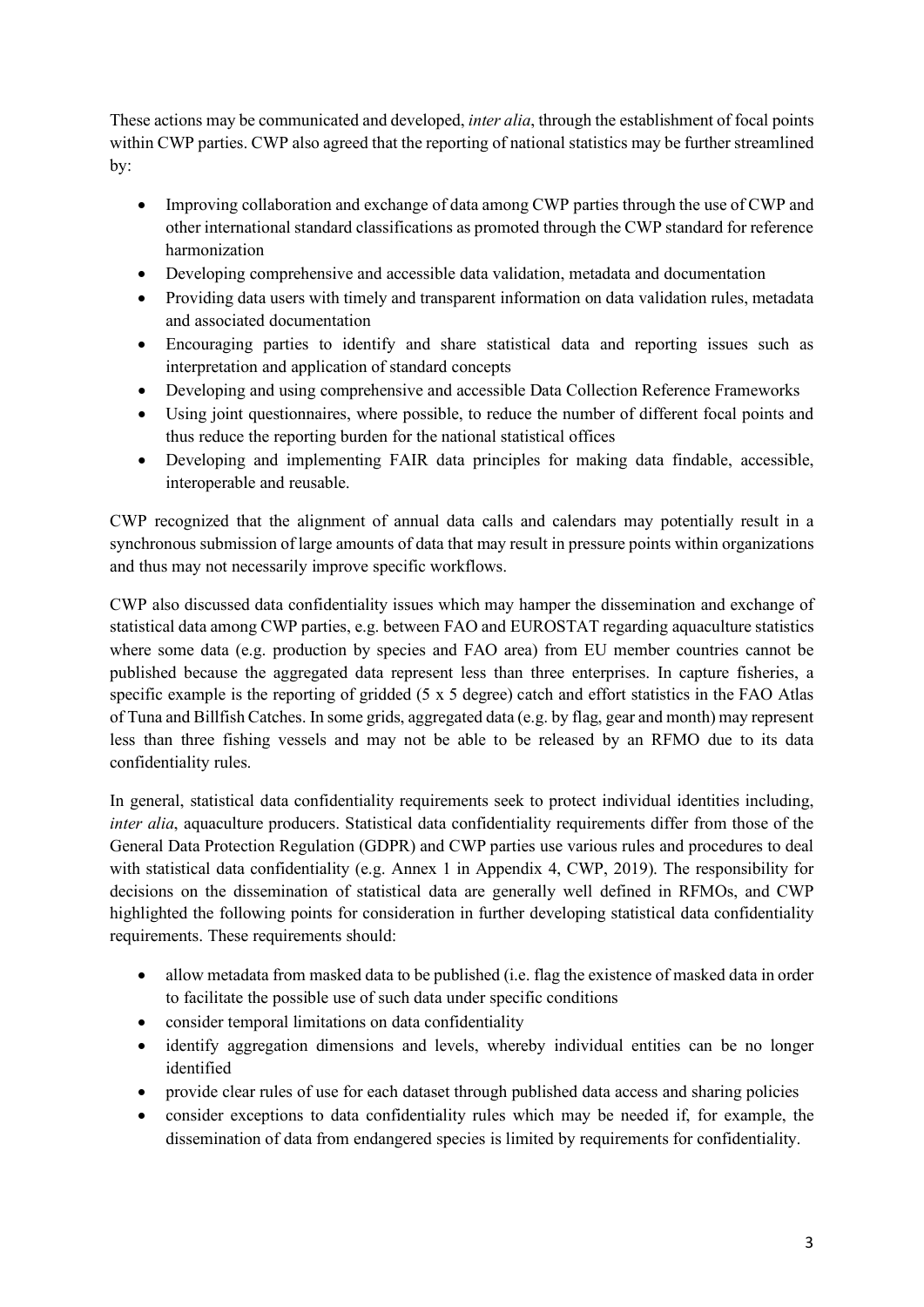CWP-26 established five ad-hoc task groups (TGs) to develop its work during the 2019-2022 intersessional period (FAO, 2019), including a TG on best practices for streamlining statistical data workflow with a focus on confidentiality issues (TG-workflow). The membership of the TGs is open to all CWP parties.

CWP-26 identified FAO as the lead organization for TG-workflow and FAO has subsequently advised that Stefania Savoré and Adrienne Egger are available to co-convene TG-workflow with support from the CWP Secretariat. Draft terms of reference (ToRs) for TG-workflow were developed in consultation with the TG Co-conveners and are elaborated below (Section 2. Objectives, tasks and timeframe and Section 3. Organization of work).

### **2. Objectives, tasks and timeframe**

The objectives of TG- workflow are to:

- Review the statistical data workflow of CWP parties and observers and other relevant cases involved in capture fisheries and aquaculture, and identify general issues and constraints which may lead to discrepancies and replications in statistical data and undue data reporting burden on member countries
- Review statistical data confidentiality requirements and rules of CWP parties and other relevant organizations
- Develop best practice guidelines for streamlining the reporting mechanisms and workflow for capture fishery and aquaculture statistics and for reducing the overall data reporting burden on member countries
- Develop best practice guidelines for the implementation of statistical data confidentiality requirements which protect data confidentiality and promote comprehensive, transparent and timely dissemination and exchange of statistical data.

The scope of this work concerns domains covered by the CWP Handbook. Where cases of specific interest to CWP Members are identified, this scope may also include the review of the data workflow of CWP observers and other relevant cases which involve countries' multiple reporting requirements to different organizations. In addition, the review of the statistical data workflow may be split into two streams of work to: (1) Review established streamlining processes (e.g. as described in FAO, 2018, p.94) and identify strengths, weaknesses and opportunities arising from these processes, (2) Review other relevant workflows and identify new requirements for streamlining processes including the use of the CWP Standard for Reference Harmonization. The work of TG-workflow may be facilitated through the use of questionnaires and specific work cases.

It is anticipated that the work of TG-workflow will be reviewed and further developed during an intersessional meeting of the CWP Fishery and Aquaculture Subject Groups and subsequently presented to CWP-27 in 2022 for consideration. Some outputs of TG-workflow may be implemented in the CWP Handbook. Proposed tasks and timeframe for the work of TG-workflow are outlined in Table 1.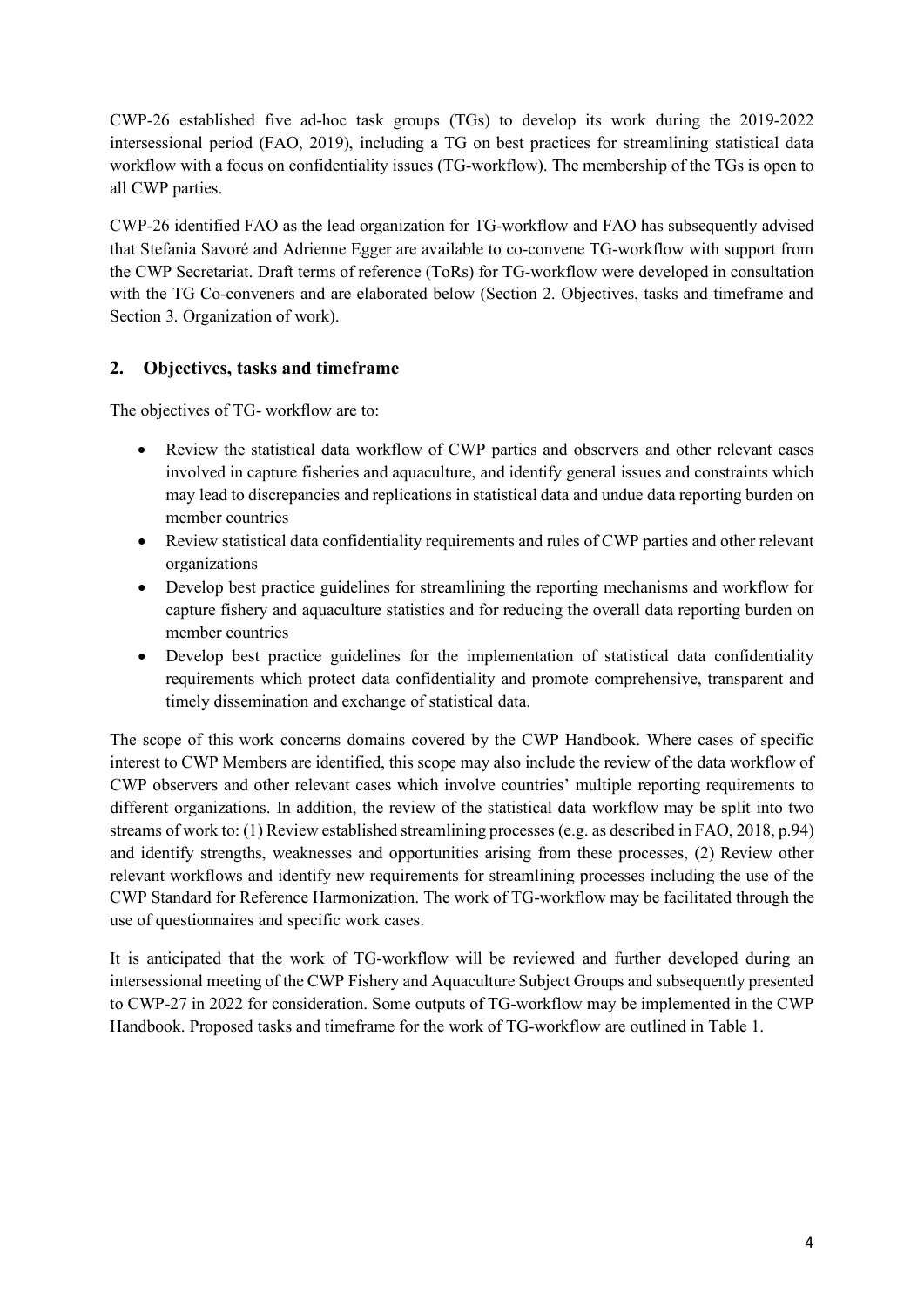|                     | <b>Task</b>                                                                    | <b>Timeframe</b> |
|---------------------|--------------------------------------------------------------------------------|------------------|
| $\overline{0}$ .    | Develop draft ToRs and work plan in consultation with TG Co-conveners          | March 2021       |
|                     | and circulate to members for validation. Call for TG participations and        |                  |
|                     | their contact details.                                                         |                  |
| 1.                  | Finalize ToRs and establish TG membership                                      | April 2021       |
| 2.                  | Review the statistical data workflows (according to the two workstreams        | <b>July 2021</b> |
|                     | indicated above) and identify general issues and constraints which may         |                  |
|                     | lead to discrepancies and replications in statistical data and undue data      |                  |
|                     | reporting burden on member countries.                                          |                  |
| Concurrently with 2 |                                                                                |                  |
| $\overline{3}$      | Review statistical data confidentiality requirements and rules (examples       | <b>July 2021</b> |
|                     | in Appendix 1)                                                                 |                  |
| 4.                  | Identify best practices for streamlining the reporting mechanisms and          | Sept 2021        |
|                     | workflow for statistical data and reducing the overall data reporting          |                  |
|                     | burden on member countries                                                     |                  |
| 5.                  | Identify best practices for statistical data confidentiality requirements      | Sept 2021        |
|                     | which protect data confidentiality and promote comprehensive,                  |                  |
|                     | transparent and timely dissemination and exchange of statistical data.         |                  |
| 6.                  | Draft best practice guidelines for streamlining statistical data workflows,    | Prior to         |
|                     | and statistical data confidentiality requirements                              | intersessional   |
|                     |                                                                                | meeting $(IS)$   |
|                     |                                                                                |                  |
| 7.                  | Present review findings and draft guidelines at the intersessional meeting     | <b>IS</b>        |
|                     | (IS)                                                                           | Sept/Oct 2021    |
| 8.                  | Further develop guidelines, incorporating intersessional meeting               | Post IS          |
|                     | feedback and extend the scope of contributions to CWP parties which may        |                  |
|                     | not have had the opportunity to contribute to the TG or IS.                    |                  |
| 9.                  | Present final version of best practice guidelines for streamlining statistical | By mid-2022      |
|                     | data workflows, and statistical data confidentiality requirements to CWP-      |                  |
|                     | 27 for consideration and, if possible, adoption                                |                  |

**Table 1: Proposed tasks and timeframe for the work of TG-workflow**

### **3. Organization of work**

### **3.1. Convener**

CWP-26 identified FAO as the lead organization for TG-workflow and FAO has subsequently advised that Stefania Savoré and Adrienne Egger are available to co-convene TG-workflow with support from the CWP Secretariat; Stefania Savoré will lead the work on streamlining best practices and Adrienne Egger will lead the work on confidentiality issues. Meetings will be called by the Co-conveners and supported by the CWP Secretariat which will also ensure the progress of work and development of outputs, as stipulated by the CWP work plan and these ToRs.

### **3.2. Membership**

TG-workflow is open to all CWP parties and those interested in this work are encouraged to actively contribute including Observer organizations which CWP parties would like to invite to contribute. At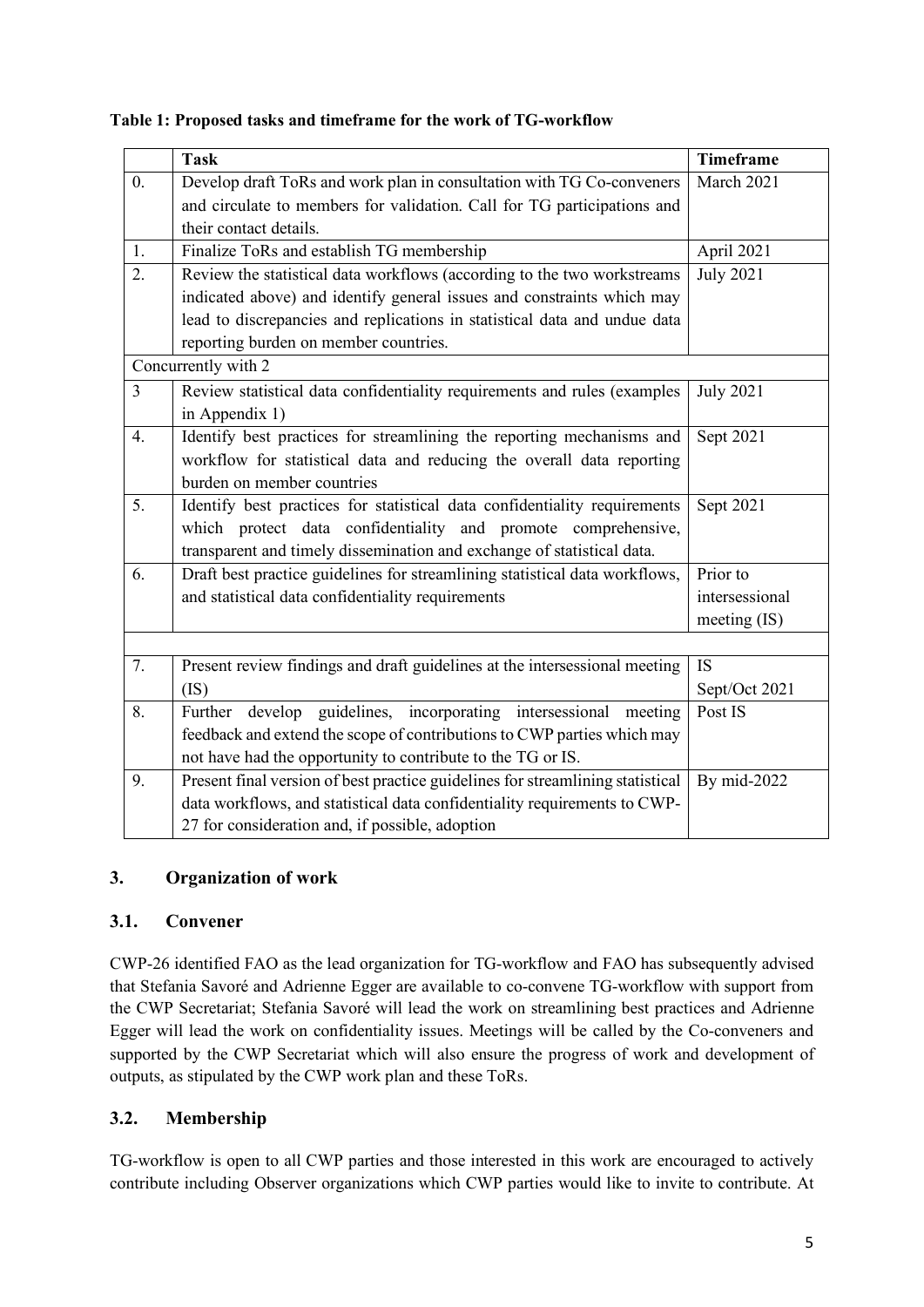CWP-26, the following parties indicated initial interest in participating in the TG: European Commission, FAO, ICCAT and IOTC.

All interested CWP parties are requested to provide the name of the person(s) who will be actively involved in the work of TG-workflow. To the extent practicable, if a member of the TG is unable to attend a meeting, a substitute will be nominated to participate in the meeting, and inform the convener of this substitution prior to the scheduled meeting.

### **3.3. Role of group members**

TG-workflow will make decisions in the spirit of consensus and cooperation. TG members will decide on the detailed work plan and may propose revisions of the ToRs for approval by the Coordinator(s) of the CWP Fishery Subject Group and/or Aquaculture Subject Group and the CWP Secretariat.

Each TG participant is encouraged to engage actively in the work of the TG, including by:

- Attending all web calls and meetings
- Sharing knowledge and practical examples to illustrate CWP needs
- Reviewing working documents co-prepared by the TG.

As a whole, the TG will develop the documents fulfilling its objectives including recommendations for presentation, discussion and decision at the CWP intersessional and session meetings.

### **3.4. Meeting agenda items**

Meeting agendas, with attached meeting material, will be distributed at least five working days prior to a scheduled meeting, in coordination with the CWP Secretariat. At the end of each meeting, the TG will consider requirements for any follow-up meeting and, if required, will identify draft agenda items to be addressed at that meeting together with a proposed meeting schedule (date, time, duration).

### **3.5. Minutes and meeting papers**

The minutes of each meeting will be prepared by the convener with support from the CWP Secretariat, or any other member on a voluntary basis, and shared with the TG members no later than ten working days following each meeting.

#### **3.6. Working conditions**

Most TG activities will be conducted through email exchange and online meetings; however, face-toface meetings may be held as appropriate if deemed necessary and upon available resources. The frequency of the meetings will be determined by the TG work and progress.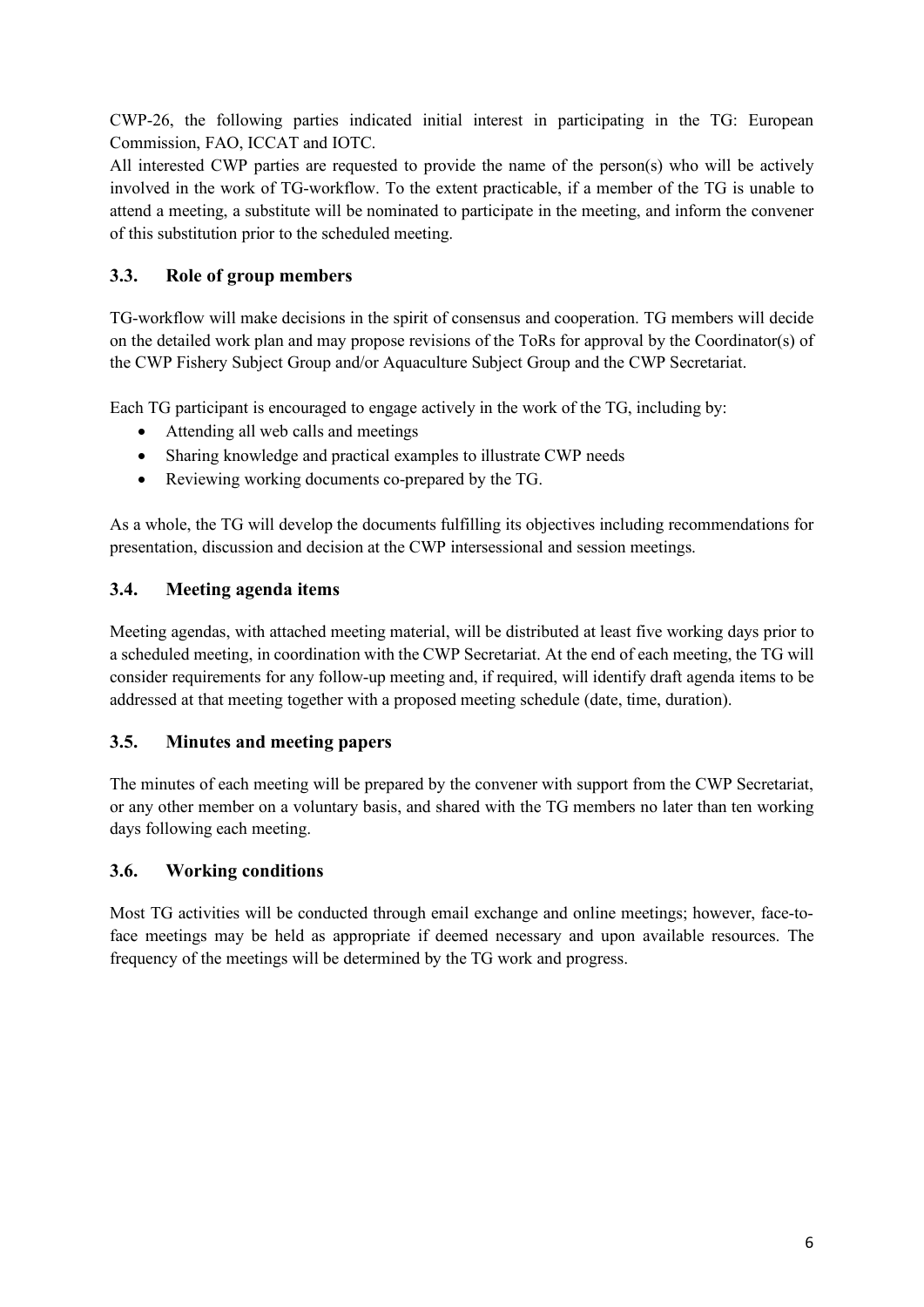### **References**

**CWP.** CWP Handbook. [Cited 1 January 2021, under revision]. http://www.fao.org/cwp-on-fisherystatistics/handbook/introduction/en/

**FAO.** *Sustainable Development Goal 14: Life Below Water.* [Cited 1 March 2021]. http://www.fao.org/sustainable-development-goals/goals/goal-14/en/

**FAO.** Atlas of Tuna and Billfish Catches. [Cited 1 March 2021]. http://www.fao.org/fishery/statistics/tuna-atlas/en

**FAO.** 2018. *The State of World Fisheries and Aquaculture 2018 - Meeting the sustainable development goals*. Rome, FAO. 210 pp. (also available at http://www.fao.org/3/I9540EN/i9540en.pdf).

**FAO.** 2019. *Report of the twenty-sixth session of the Coordinating Working Party on Fishery Statistics. Rome, Italy, 15–18 May 2019.* FAO Fisheries and Aquaculture Report No. 1293. Rome, FAO. 51 pp. (also available at http://www.fao.org/3/ca6684en/ca6684en.pdf).